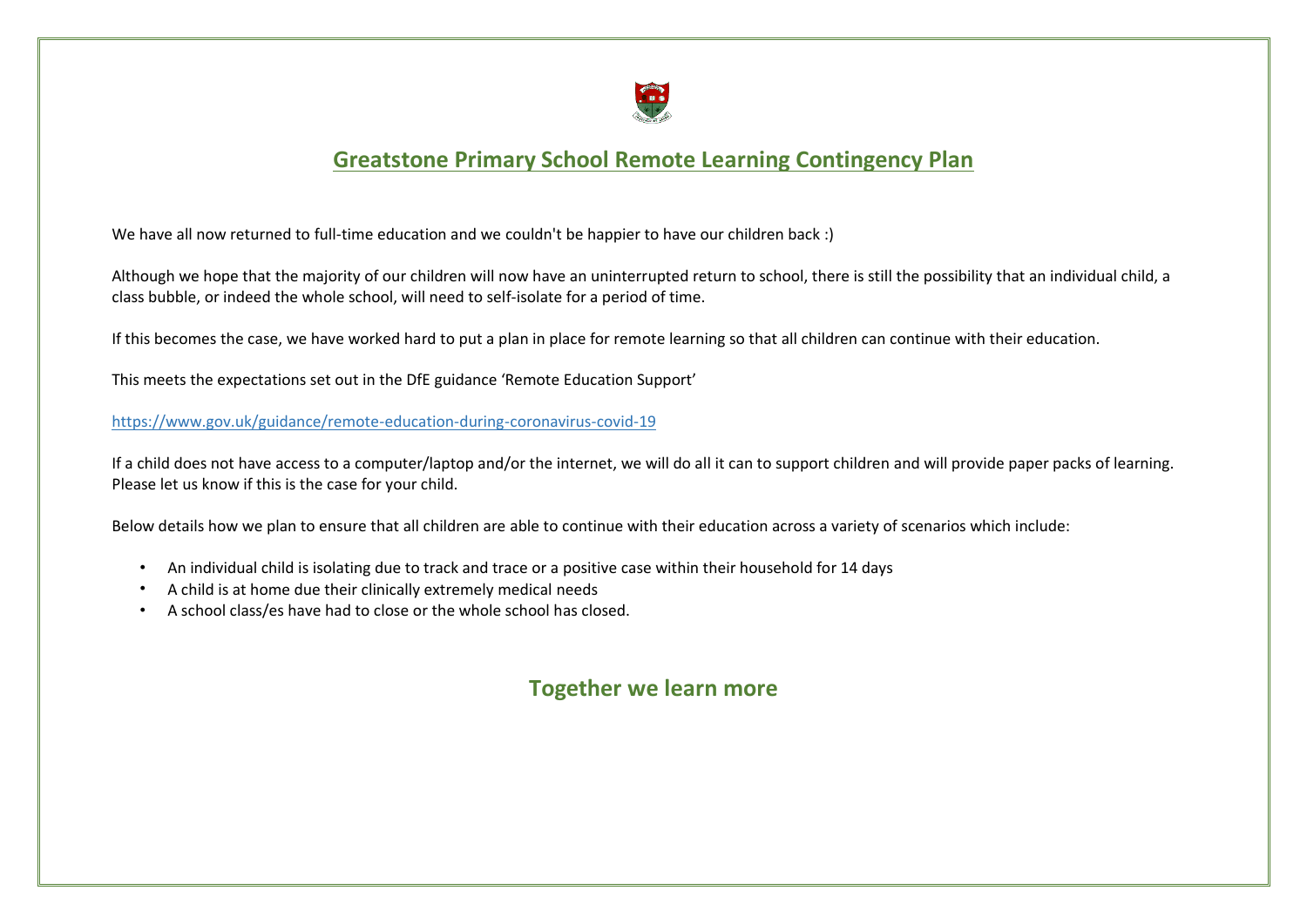

| <b>Individual isolation due to track and trace or</b><br>positive test to COVID- up to 14 days                                                                                                                                                                                                                                                                                                                                                                                                                                                                                                                                                                                                                                                                                                                                                                                                                                                                                                       | Pupil at home due to meeting clinically<br>extremely vulnerable medical needs                                                                                                                                                                                                                                                                                                                                                                                                                                                                                                                                                                                                                                                                                                                                                                                                                                         | <b>Full Bubble or School Closure</b>                                                                                                                                                                                                                                                                                                                                                                                                                                                                                                                                                                                                                                                                                                                                                                                                                                                                                                                                                                                                                                  |
|------------------------------------------------------------------------------------------------------------------------------------------------------------------------------------------------------------------------------------------------------------------------------------------------------------------------------------------------------------------------------------------------------------------------------------------------------------------------------------------------------------------------------------------------------------------------------------------------------------------------------------------------------------------------------------------------------------------------------------------------------------------------------------------------------------------------------------------------------------------------------------------------------------------------------------------------------------------------------------------------------|-----------------------------------------------------------------------------------------------------------------------------------------------------------------------------------------------------------------------------------------------------------------------------------------------------------------------------------------------------------------------------------------------------------------------------------------------------------------------------------------------------------------------------------------------------------------------------------------------------------------------------------------------------------------------------------------------------------------------------------------------------------------------------------------------------------------------------------------------------------------------------------------------------------------------|-----------------------------------------------------------------------------------------------------------------------------------------------------------------------------------------------------------------------------------------------------------------------------------------------------------------------------------------------------------------------------------------------------------------------------------------------------------------------------------------------------------------------------------------------------------------------------------------------------------------------------------------------------------------------------------------------------------------------------------------------------------------------------------------------------------------------------------------------------------------------------------------------------------------------------------------------------------------------------------------------------------------------------------------------------------------------|
| For all pupils:                                                                                                                                                                                                                                                                                                                                                                                                                                                                                                                                                                                                                                                                                                                                                                                                                                                                                                                                                                                      | For all pupils:                                                                                                                                                                                                                                                                                                                                                                                                                                                                                                                                                                                                                                                                                                                                                                                                                                                                                                       | For all pupils:                                                                                                                                                                                                                                                                                                                                                                                                                                                                                                                                                                                                                                                                                                                                                                                                                                                                                                                                                                                                                                                       |
| Using Class Dojo, class teachers will<br>$\bullet$<br>upload learning and associated resources<br>via Class dojo between 3.30pm and 5pm<br>the day before so that parents can see<br>the learning materials prior to home<br>learning.<br>Lessons will include English and Maths<br>$\bullet$<br>and other curriculum areas.<br>Where parents do not have access to IT,<br>school will either deliver or post hard<br>copies of all learning materials.<br>All parents will be signposted to<br>$\bullet$<br>appropriate Oak Academy teaching<br>videos also.<br>Children can access mathematic activities<br>on MyMaths and TT Rockstars websites<br>using their personal logins.<br>KS2 children can also access Accelerated<br>$\bullet$<br>Reader/ Spelling Shed resources via their<br>login from home.<br>A nominated member of staff will keep in<br>$\bullet$<br>regular contact to check if there are any<br>concerns about the home learning.<br>Class teachers can be contacted via Dojo. | Using Class Dojo, class teachers will<br>upload learning and associated resources<br>via Class dojo between 3.30pm and 5pm<br>the day before so that parents can see<br>the learning materials prior to home<br>learning.<br>Lessons will include English and Maths<br>and other curriculum areas with clear<br>signposts to appropriate websites or<br>through a pre-recorded teacher video if a<br>teacher input is required (for English and<br>Maths only).<br>Where parents do not have access to IT,<br>school will either deliver or post hard<br>copies of all learning materials.<br>All parents will be signposted to<br>appropriate Oak Academy teaching<br>videos also.<br>Children can access mathematic activities<br>on MyMaths and TT Rockstars websites<br>using their personal logins.<br>KS2 children can also access Accelerated<br>Reader/ Spelling Shed resources via their<br>login from home. | A class timetable will be shared the day<br>after lockdown with instructions of<br>learning to be completed. The timetable<br>will include a mixture of English, Maths,<br>daily reading and other non-core lessons.<br>Children can access mathematic activities<br>on MyMaths and TT Rockstars websites<br>using their personal logins.<br>KS2 children can also access Accelerated<br>Reader / Spelling Shed resources via their<br>login from home.<br>Lessons will not take place on a Friday<br>afternoon so that teachers can continue<br>to have their PPA time (this when they<br>have 10% non-teaching time to plan for<br>the next week's learning or make<br>assessments on children's progress).<br>During this time, parents can select from<br>a range of 'follow- links' for additional<br>learning activities.<br>Lessons will include English and Maths<br>and other curriculum areas with clear<br>signposts to appropriate websites or<br>through a pre-recorded teacher video if a<br>teacher input is required (for English and<br>Maths only). |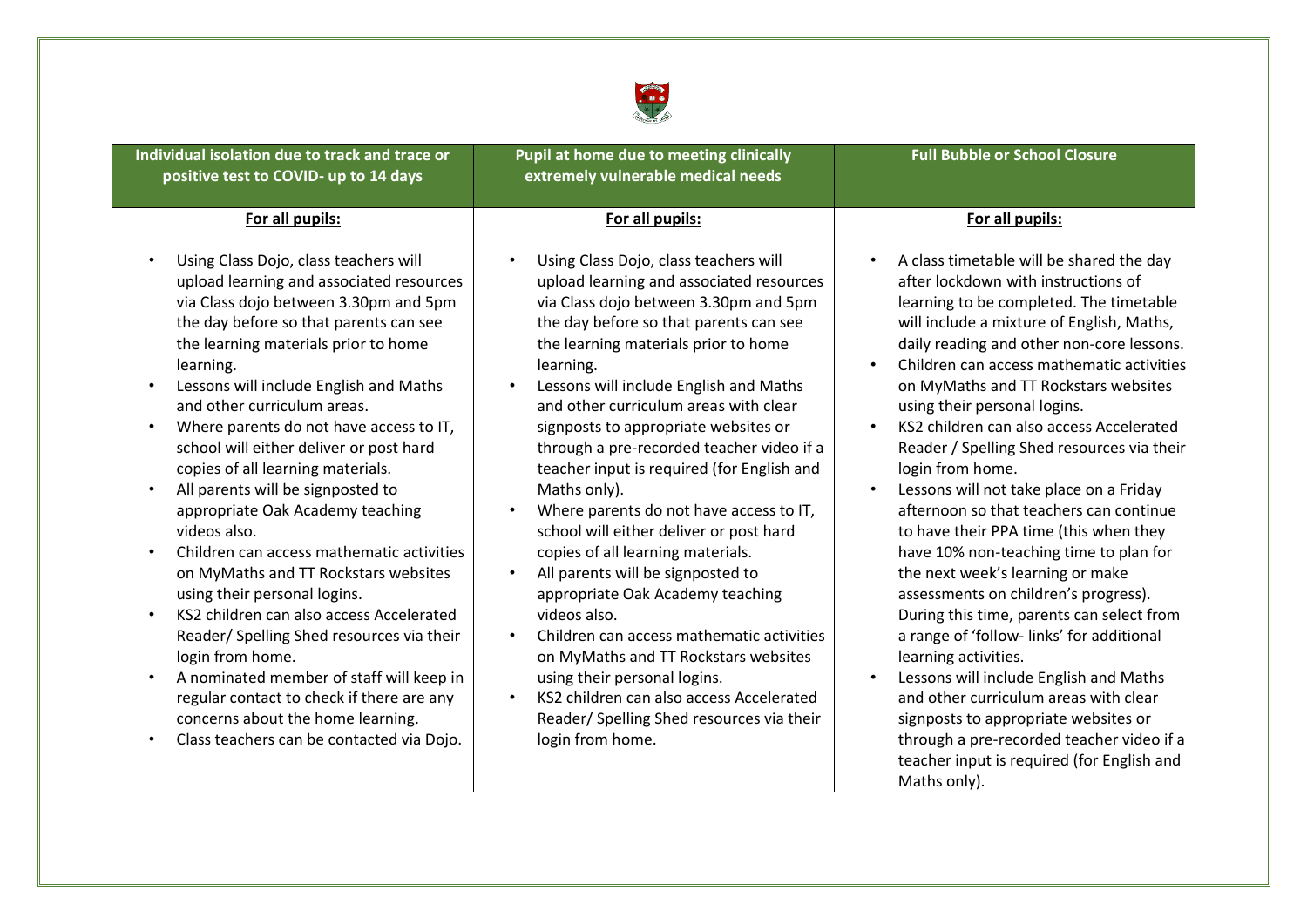

| Teachers will monitor completion of<br>$\bullet$<br>home learning and give feedback<br>through class Dojo.                                                                                                                                                                                                                                                                                                                                                                                                                                                                                    | A nominated member of staff will keep in<br>$\bullet$<br>regular contact to check if there are any<br>concerns about the home learning.<br>Class teachers can be contacted via Dojo.<br>$\bullet$<br>An isolating child can contact the class<br>$\bullet$<br>teacher via the Google chat facility or the<br>class email.                                                                                                                                                                                                                                                                                  | Should any member of the class team<br>$\bullet$<br>become ill, other members of the year<br>group super bubble will lead on teaching<br>and learning and post appropriate<br>learning links and information so that<br>learning can continue.                                                                                                                                                                                                                                                                                                                                                                                                                                                                                                                                                |
|-----------------------------------------------------------------------------------------------------------------------------------------------------------------------------------------------------------------------------------------------------------------------------------------------------------------------------------------------------------------------------------------------------------------------------------------------------------------------------------------------------------------------------------------------------------------------------------------------|------------------------------------------------------------------------------------------------------------------------------------------------------------------------------------------------------------------------------------------------------------------------------------------------------------------------------------------------------------------------------------------------------------------------------------------------------------------------------------------------------------------------------------------------------------------------------------------------------------|-----------------------------------------------------------------------------------------------------------------------------------------------------------------------------------------------------------------------------------------------------------------------------------------------------------------------------------------------------------------------------------------------------------------------------------------------------------------------------------------------------------------------------------------------------------------------------------------------------------------------------------------------------------------------------------------------------------------------------------------------------------------------------------------------|
| Additional support for SEND/ dis-advantaged                                                                                                                                                                                                                                                                                                                                                                                                                                                                                                                                                   | Additional support for SEND/ dis-advantaged                                                                                                                                                                                                                                                                                                                                                                                                                                                                                                                                                                | Additional support for SEND/ dis-advantaged                                                                                                                                                                                                                                                                                                                                                                                                                                                                                                                                                                                                                                                                                                                                                   |
| pupils                                                                                                                                                                                                                                                                                                                                                                                                                                                                                                                                                                                        | pupils                                                                                                                                                                                                                                                                                                                                                                                                                                                                                                                                                                                                     | pupils                                                                                                                                                                                                                                                                                                                                                                                                                                                                                                                                                                                                                                                                                                                                                                                        |
| Appropriate agencies will be notified and<br>arrangements will be made for regular<br>well-being checks for any child that is<br>vulnerable. This process will be over-<br>seen by a DSL (and all communication<br>recorded on our safeguarding platform,<br>CPOMS).<br>Where a child has means tested free<br>school meals (this is different from<br>Universal Free School meals), we will<br>provide a food voucher for a fortnight.<br>Where a child is not engaging in remote<br>learning, the class teacher will make<br>contact to review barriers to learning and<br>provide support. | Appropriate agencies will be notified and<br>arrangements will be made for regular<br>well-being checks for any child that is<br>vulnerable. This process will be over-<br>seen by a DSL (and all communication<br>recorded on our safeguarding platform,<br>CPOMS).<br>Where a child has means tested free<br>school meals (this is different from<br>Universal Free School meals), we will<br>provide a food voucher for a fortnight.<br>Where a child is not engaging in remote<br>$\bullet$<br>learning, the class teacher will make<br>contact to review barriers to learning and<br>provide support. | Additional support for vulnerable pupils<br>will be given by teaching assistants-this<br>may be through on-line support or links<br>to alternative learning resources.<br>Should we go into an enforced lockdown<br>$\bullet$<br>by central government, the provision of<br>meals will follow the current government<br>instructions.<br>Appropriate agencies will be notified and<br>$\bullet$<br>arrangements will be made for regular<br>well-being checks for any child that is<br>vulnerable. This process will be over-<br>seen by a DSL (and all communication<br>recorded on our safeguarding platform,<br>CPOMS).<br>Where a child is not engaging in remote<br>$\bullet$<br>learning, the class teacher will make<br>contact to review barriers to learning and<br>provide support. |